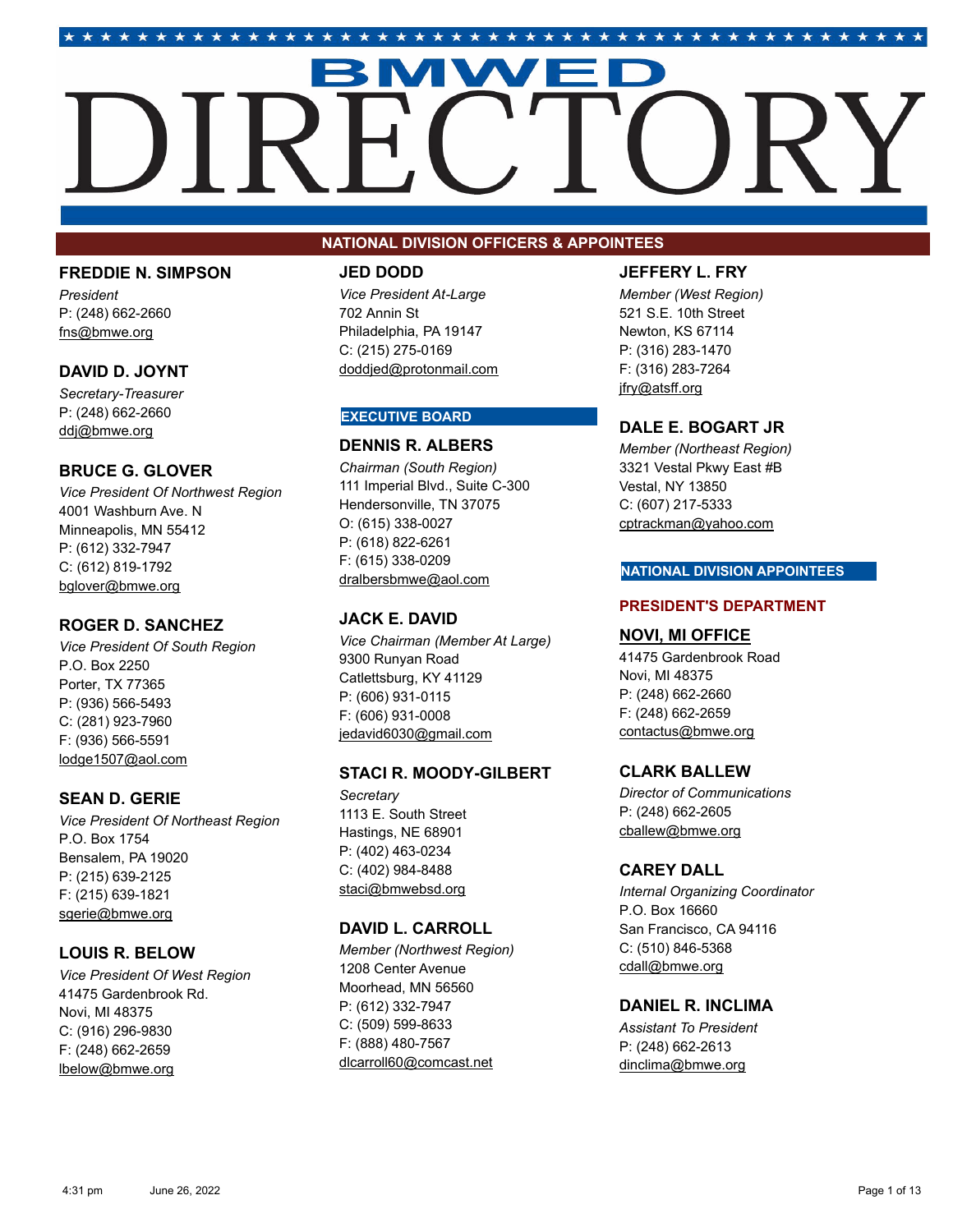## **PETER E. KENNEDY**

*Director of Strategic Coordination and Research* P: (248) 662-2614 peterk@bmwe.org

## **VICTORIA THURLOW**

*Administrative Secretary* P: (248) 662-2610 vthurlow@bmwe.org

## **ZACHARY C. VOEGEL**

*General Counsel* P: (248) 662-2602 zvoegel@bmwe.org

## **MATTHEW A. WEAVER**

*Lead Internal Organizer, South Region* 107 E 12th St Genoa, OH 43430 P: (419) 855-9328 C: (248) 986-6079 mweaver@bmwe.org

## **ARBITRATION DEPARTMENT**

## **MOKENA, IL OFFICE**

9000 W. 187th Street, Suite 220 Mokena, IL 60448 P: (708) 694-6237 F: (708) 694-6239

## **ROBERT J. SHANAHAN JR**

*Assistant To The President* rshanahan@bmwe.org

#### **DAVID M. PASCARELLA**

*Director, Chicago Office* davep@bmwe.org

## **SANDRA C. MATTOX**

*Senior Office Coordinator* sandyc@bmwe.org

## **ADAM N. GILMOUR**

*Staff Assistant* agilmour@bmwe.org

## **ROSS A. GLORIOSO**

*Public Law Board Advocate* rglorioso@bmwe.org

## **JOHN P. SCHLISMANN**

*Public Law Board Advocate* jschlismann@bmwe.org

# **CASEY J. SUMMERS**

**BMWED DIRECTORY**

*Staff Assistant* csummers@bmwe.org

## **ZACHARY J. WOOD**

*Public Law Board Advocate* zwood@bmwe.org

## **KEVIN Y. ADAMS**

*Staff Assistant* kadams@bmwe.org

## **NATIONAL LEGISLATION DEPARTMENT**

## **WASHINGTON, DC OFFICE**

25 Louisiana Ave., N.W., 7th Floor Washington, DC 20001 P: (202) 508-6445 F: (202) 508-6450

## **JEFFERY R. JOINES**

*Director of Government Affairs* 25 Louisiana Ave Nw 7 Th Floor Washington, DC 20001 P: (202) 508-6446 C: (615) 337-9643 jjoines@bmwe.org

#### **ROY L. MORRISON III**

*Director Of Safety* P: (202) 508-6449 C: (202) 515-6296 rmorrison@bmwe.org

## **THOMAS G. KIRBY**

*Assistant To President, Legislative* O: (202) 508-6447 C: (765) 760-8220 tkirby@bmwe.org

## **SONIA PETTAWAY**

*Office Coordinator and Legislative Assistant* P: (202) 508-6448 sonia@bmwe.org

## **SECRETARY- TREASURER'S DEPARTMENT**

**NOVI, MI OFFICE** 41475 Gardenbrook Road Novi, MI 48375 P: (248) 662-2660 F: (248) 662-2658

## **ANGELA K. CARR**

*Executive Assistant to Secretary Treasurer* P: (248) 662-2608 acarr@bmwe.org

## **JOE CORLEY**

*Field Auditor* P: (248) 662-2617 jcorley@bmwe.org

## **SUSAN HUNT**

*Government Reporting Services* P: (248) 662-2654 shunt@bmwe.org

## **CHRISTOPHER D. LEIDY**

*Director, Information Systems* P: (248) 662-2634 chris@bmwe.org

## **WAYNE A. LUPO**

*Staff Assistant, Financial & Membership Services* P: (248) 662-2621 wlupo@bmwe.org

## **ERIC M. ROSE**

*Field Auditor* P: (248) 662-2606 erose@bmwe.org

## **SUSAN K. SOVA**

*Controller* P: (248) 662-2624 ssova@bmwe.org

## **DANIEL YACK**

*Assistant Director, Information Systems* P: (248) 662-2622 dyack@bmwe.org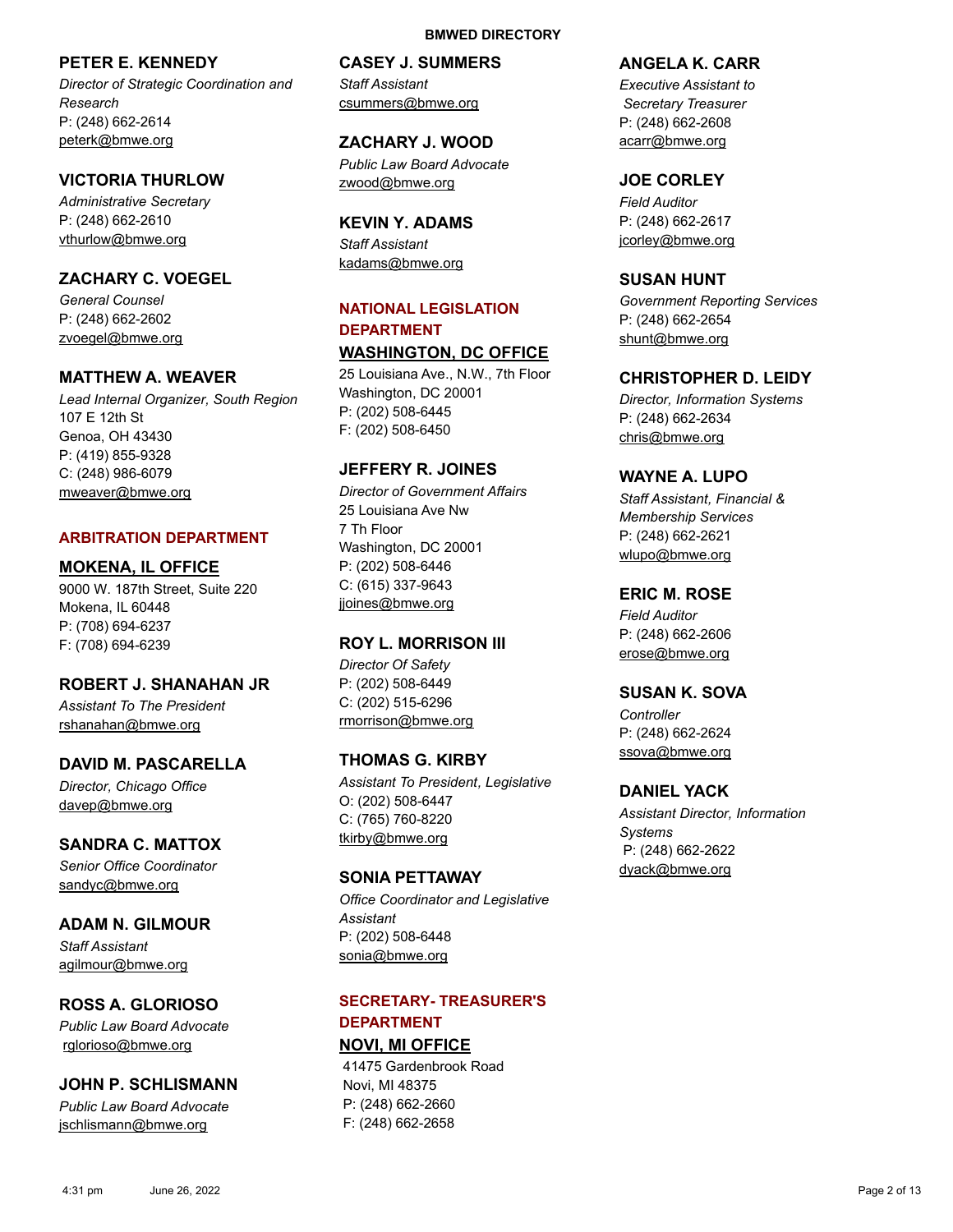#### **SYSTEM OFFICERS**

#### **ALLIANCE SYSTEM FEDERATION**

Amtrak (Albany-Rensselaer, New York Area) Amtrak (Beech Grove, Indiana Shop) Amtrak (Kalamazoo, Michigan, to Michigan City, Indiana Facilities) Consolidated Rail Corporation Shared Assets (Detroit, New Jersey, Philadelphia) CSX Transportation, Inc.

- Consolidated Rail Lines (NYC)
- Pittsburgh & Lake Erie Railroad
- Grand Trunk Rail System

Guilford Transportation Industries (Springfield Terminal Railway Company) Boston and Maine Corporation

Indiana Harbor Belt Railroad Company Massachusetts Bay Commuter Railroad Monongahela Connecting Railroad Company Norfolk Southern Corporation

 - Akron, Canton & Youngstown Railroad Company

 - Lorain & West Virginia Railway Company - New York, Chicago & St. Louis Railroad Company including Nickel Plate, Lake Erie and Western and Clover Leaf Districts, and Wheeling & Lake Erie Districts

 - Pittsburgh & West Virginia Railway Company - St. Lawrence and Atlantic Railroad

Company

#### **Poland, OH Office**

9835 South Ave.,Unit #2 Poland, OH 44514 P: 234-759-3435 F: 234-759-3436

## **JASON E. GRAHAM**

*General Chairman* C: (330) 307-9054 jgraham@asfbmwed.org

#### **JESSE J. DEWE**

*1st Vice Chairman* C: (585) 610-0952 F: (585) 486-1492 jessedewecrsf@gmail.com

#### **PERRY K. GELLER, JR.**

*2nd Vice Chairman* C: (419) 309-0570 clevelandrocks2@hotmail.com

#### **DAVID A. OSTRUM**

*Vice Chairman / Secretary-Treasurer* C: (716) 307-4235 davidostrum@hotmail.com

#### **ALLIED FEDERATION**

#### Amtrak

Appalachian & Ohio Railroad Chicago & Eastern Illinois Railroad Chesapeake & Ohio Railroad CSX Transportation Incorporated *Former* - Baltimore & Ohio Railroad - Baltimore & Ohio Chicago Terminal - Durham & Southern Railway Company

- 
- Norfolk Southern Corporation
- Seaboard System Railroad Incorporated
- Louisville & Nashville Railroad - Seaboard Coast Line Railroad
- Atlantic Coast Line Railroad
- 
- Columbia, Newberry & Laurens Railroad
- Altanta & West Point The Western
- Railway of Alabama
- Georgia Railroad
- Augusta Railroad - Summerville Railroad
- Atlanta Joint Terminals
- El Dorado & Wesson Railway
- Evansville & Western Railway Company
- Florida East Coast
- High Point, Thomasville & Denton Railroad
- Huron & Eastern Railway
- Kansas City Southern Railway Company *Former* - Louisiana & Arkansas Railway Company
- Milwaukee-Kansas City Southern Joint
- Agency
- Louisiana and North West Railroad Company
- Mid-Louisiana Rail Corporation
- Monon Railroad
- New Orleans Public Belt Railroad
- Norfolk Southern Corporation
- Oklahoma-Kansas-Texas Railroad Company
- Port Terminal Railroad Association
- Richmond, Fredericksburg and Potomac
- Railway (including Potomac Yard)

St. Louis Southwestern Railway Company Southern Pacific Transportation Company Eastern Lines

- Texas & Louisiana Lines
- Texas City Terminal Railway Company - Texas-Mexican Railway Company
- Union Belt of Detroit

Union Pacific Railroad Company *Former*

- Abilene & Southern Railway Company
- Fort Worth Belt Railway Company
- Galveston, Houston and Henderson
- Railroad Company
- Galveston Wharves
- Houston Belt & Terminal Railway Company
- Kansas, Oklahoma & Gulf Railway **Company**
- Missouri-Illinois Railroad Company
- Missouri-Kansas-Texas Railroad Company
- Missouri Pacific Railroad Company
- New Orleans & Lower Coast Railroad Company
- Union Terminal Railway Company (St. Joseph, Missouri)
- Weatherford, Mineral Wells & Northwestern Railway Company

Winston-Salem Southbound Railway

**P: (800) 752-8009 P: (615) 338-0027 F: (615) 338-0209 www.alliedfed.org**

#### **DENNIS R. ALBERS**

*General Chairman* 111 Imperial Blvd., C-300 Hendersonville, TN 37075 P: 618-526-4150 C: 618-210-4984 dralbersbmwe@aol.com

## **JAMES R. COX**

*Vice Chairman* 1712 Sweden Ln Laredo, TX 78045 C: (956) 764-0224 F: (956) 338-5746 jamescoxallied@hotmail.com

#### **TOM BOYD**

*Vice Chairman* 1847 Huckaby Rd Waycross, GA 31503 C: (912) 614-2761 F: (912) 809-4836 tboydallied@outlook.com

#### **KEVIN M. O'NEAL**

*Vice Chairman* 283 Littell Lake Spur Tracy City, TN 37387 C: (931) 205-1792 kevinonealbmwe@gmail.com

#### **KENNETH D. LE FRANCE**

*Vice Chairman* 122 Kukui Ct Bastrop, TX 78602 C: (512) 581-8954 F: (512) 727-3851 kennethlefrance@gmail.com

#### **REESE N. SAULTER III**

*Vice Chairman* 1201 Ithaca Dr Mcdonough, GA 30253 C: (404) 665-6334 F: (470) 200-2776 rsaulteraf0801@gmail.com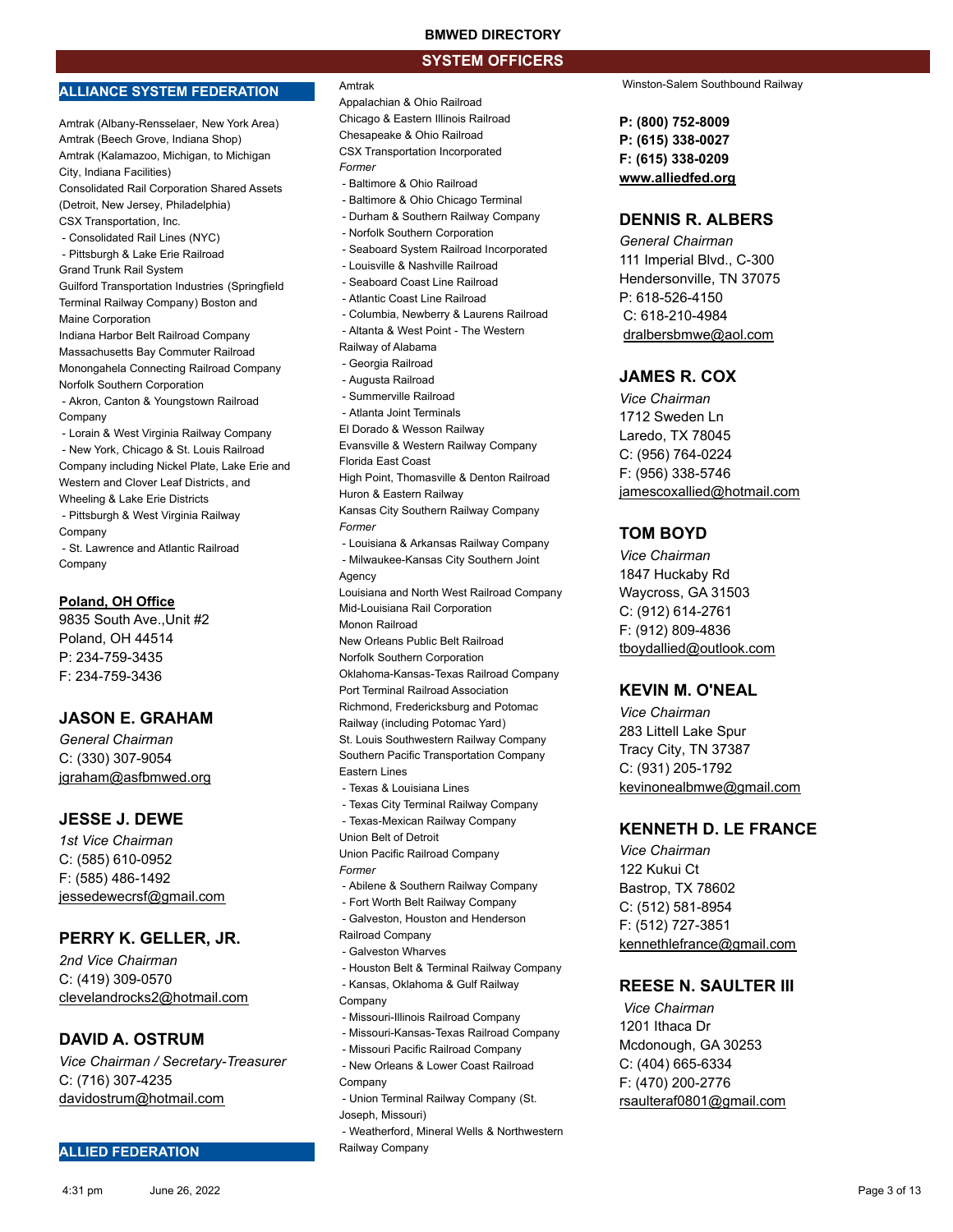## **BRIAN R. THIES**

*1st Vice Chairman Secretary Treasurer* 2170 Lakeview Dr Cutler, IL 62238 P: (618) 497-2302 F: (618) 497-2369 bthiesbmwe@hotmail.com

## **NATHANIEL TRAWICK**

*1st Vice Chairman* 7720 Breezewood Circle Pensacola, FL 32534 P: (850) 293-7826 F: (850) 474-6959 natetbmwed@aol.com

#### **BRANDON L. FUHRHOP**

*Vice Chairman* 520 Marks Ln Alto Pass, IL 62905 C: (618) 521-4215 F: (618) 551-8842 blfallied@hotmail.com

## **KENT W. MALZNER**

*Vice Chairman* 6506 Curtman Rd Russellville, MO 65074 P: (573) 782-3152 C: (573) 469-5510 F: (573) 782-3161 kmalznerbmwe@hotmail.com

## **SCOTTY D. NISWONGER**

*Vice Chairman* P.O. Box 1075 Beebe, AR 72012 P: (501) 605-3193 F: (501) 246-8538 niswonger.scott@yahoo.com

#### **PATRICK H. QUIGLEY**

*Vice Chairman* 8523 Woodcreek Dr. Florence, KY 41042 P: (859) 743-6601 F: (859) 765-0881 quigley885@gmail.com

#### **BMWED DIRECTORY**

#### **RICKY J. RICHARD**

*Vice Chairman* 5307 Lyre Street Orange, TX 77630 P: (409) 749-0663 F: (409) 697-8040 rjrichard1252@sbcglobal.net

#### **S. TODD TAYLOR**

*Vice Chairman* P.O. Box 36 Lanexa, VA 23089 C: (615) 478-1578 F: (757) 257-9751 toddtaylor153@gmail.com

## **BRIAN P. THOMPSON**

*Vice Chairman* 3507 Evans Ave. Valparaiso, IN 46383 P: (219) 765-9334 F: (219) 465-1583 btalliedfed@gmail.com

#### **JAMES D. WILSON**

*Vice Chairman* 51 Harper Dr. Parkersburg, WV 26101 P: (800) 752-8009 Ext. 507 C: (304) 488-3377 F: (888) 552-6161 jdw.allied@gmail.com

#### **AMERICAN RAIL SYSTEM FEDERATION**

P.O Box 1108 Louisa, KY 41230 americanrailsystemfederation@gmail. com

#### **JONATHAN B. LONG**

*General Chairperson* P: (276) 794-7176 C: (276) 202-3043 jlongbmwe@gmail.com

#### **JUSTIN M. BLANKENSHIP**

*Vice Chairperson / Secretary-Treasurer* C: (606) 939-4012 blankenship1464@gmail.com

#### **JACK E. DAVID**

*Senior General Chairman* C: (660) 676-3360 jedavid6030@gmail.com

#### **MARCUS F. HOOD**

*Assistant To General Chairman* C: (706) 832-1606 mm34ga@aol.com

#### **SHELDON M. SWAIN**

*Vice Chairperson, Region 3* C: (607) 382-7606 sswain1887@gmail.com

#### **DUSTIN HEISER**

*Vice Chairperson* C: (765) 717-3459 dustin\_heiser47348@outlook.com

## **DALE E. BOGART JR.**

*1st Vice Chairperson, Region 1* P: (607) 725-6331 cptrackman@yahoo.com

#### **MICHAEL RAGARD**

*Vice Chairperson* C: (607) 341-8087 m.ragard.pennfed@gmail.com

#### **HEATH VEZZA**

*2nd Vice Chairperson, Region 3* C: (412) 628-4664 heathvezza777@gmail.com

#### **PATRICK L. BARNES**

*Vice Chairperson, Region 1* C: (865) 973-0135 pbarnesbmwe@gmail.com

## **COREY HAYES**

*Vice Chairperson* C: (606) 706-9182 coreyhayes0636@outlook.com

## **DAVID G. BEAL**

*Vice Chairperson, Region 3* C: (765) 730-5043 bmwed89@gmail.com

#### **ATCHISON, TOPEKA & SANTA FE FRISCO SYSTEM FEDERATION**

Atchinson, Topeka & Santa Fe Railway Company *Former*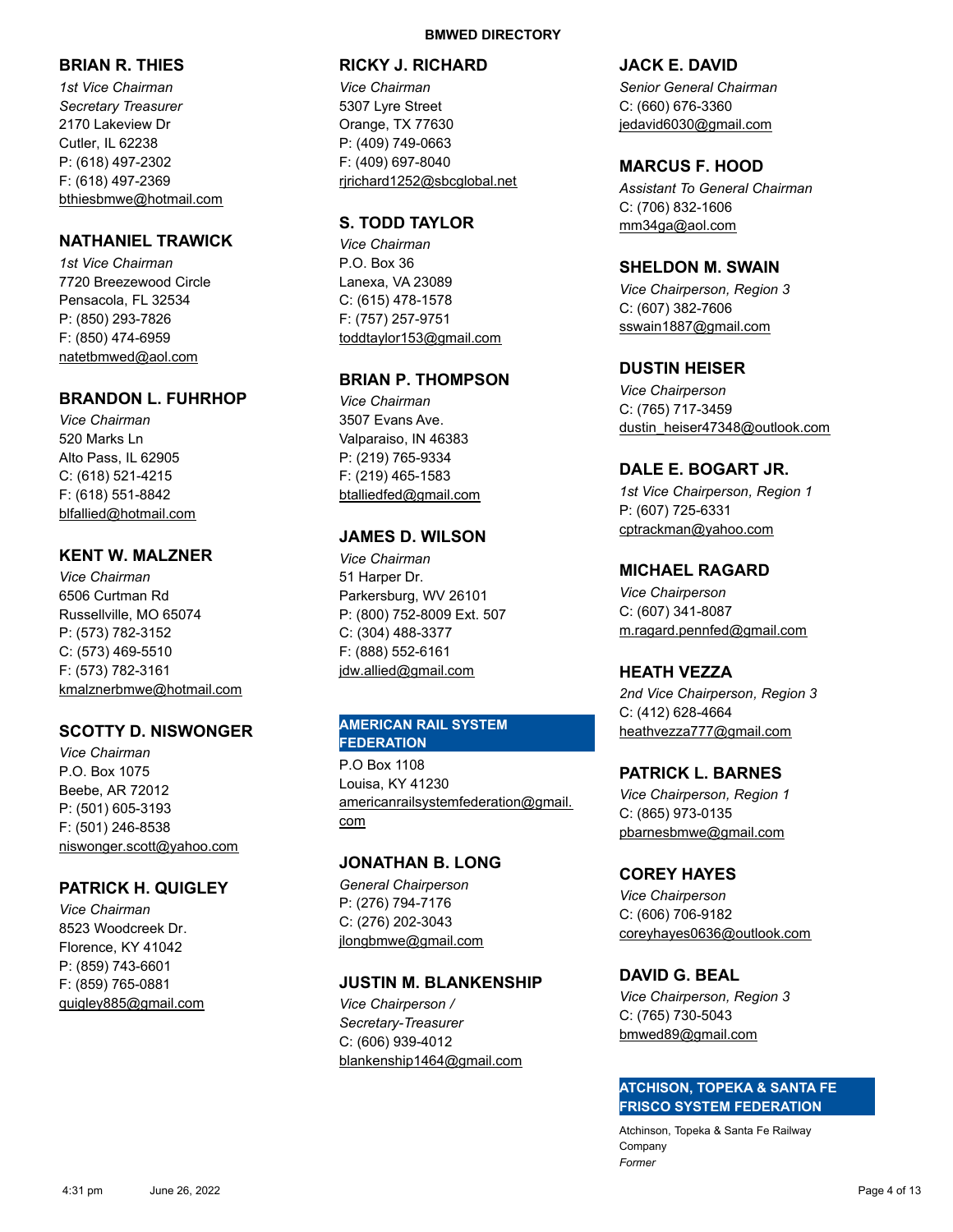- Illinois Northern Railway - St. Josepch Terminal Railroad Company Burlington Northern Santa Fe Railway Company *Former* - Quanah, Acme & Pacific Railway Company - St. Louis - San Francisco Railway Company Colorado & Wyoming Railway Company Hutchinson & Northern Railway Company Los Angeles Junction Railway Sand Springs Railway Company South Kansas & Oklahoma Railroad Wichita Terminal Association Wichita Union Terminal Railway Company

#### **P: (316) 283-1470 F: (316) 283-7264**

#### **JEFFERY L. FRY**

*General Chairman* 521 S.E. 10th Street Newton, KS 67114 P: (316) 283-1470 jfry@atsff.org

## **THOMAS W. BLACKWELL**

*Assistant General Chairman* 14995 Hwy 105 Sour Lake, TX 77659 P: (316) 283-1470 C: (409) 273-8229 tblackwell@atsff.org

## **VERNON D. VAN AUSDALL**

*Vice General Chairman Secretary Treasurer* 21 E. 1700 Rd. Baldwin City, KS 66006 P: (316) 283-1470 v.vanausdall@atsff.org

## **NICHOLAS J. HAISTON**

*Assistant General Chairman* 2371 E. Diane Rd. Fort Mohave, AZ 86426 P: (316) 283-1470 nhaiston@atsff.org

## **NICHOLAS W. OLDHAM**

*Assistant General Chairman* 1110 E Olive St Wichita Falls, TX 76310 P: (316) 283-1470 noldham@atsff.org

#### **BMWED DIRECTORY**

#### **TIMOTHY K. BUNCH**

*Assistant General Chairman* 505 Remington Dr West Plains, MO 65775 P: (316) 283-1470 tbunch@atsff.org

## **BESSEMER AND LAKE ERIE SYSTEM DIVISION**

Bessemer and Lake Erie Railroad Company

## **JUSTIN C. UNIK**

*General Chairman* 123 Teakwood Road Butler, PA 16001 P: (412) 600-3020 jcunik76@gmail.com

## **MATTHEW NIES**

*Vice Chairman* 279 Holyoky Rd Butler, PA 16001 P: (724) 601-3856 nies92@yahoo.com

## **DOUG ENGSTROM**

*Secretary-Treasurer* 126 Sharp Rd Sandy Lake, PA 16145 C: (724) 301-6023 douglasde380@gmail.com

#### **BURLINGTON NORTHERN SYSTEM FEDERATION**

Burlington Northern Railroad Company - Oregon Electric Railway - Oregon Trunk Railway Camas Prairie Railroad Lake Superior Terminal & Transfer Railway Company Longview, Portland and Northern Railway **Company** Montana Rail Link, Inc. Oregon, California & Eastern Railway Company Saint Paul Union Depot Spokane International Railroad Company Willamina & Grand Ronde Railroad Company

P: (612) 332-7947 F: (888) 480-7567 office@burnor.org

## **JOHN A. MOZINSKI, JR.**

*General Chairman* 1208 Center Avenue Moorhead, MN 56560 P: (612) 332-7947 C: (701) 630-2047 F: (888) 480-7567 john.mozinski@gmail.com

## **JOSHUA B. MERRIER**

*Vice Chairman Secretary Treasurer* 215 Murto Rd Esko, MN 55733 P: (612) 332-7947 C: (218) 600-6271 F: (888) 480-7567 joshua.merrier@gmail.com

## **TIMOTHY R. GILLUM**

*Vice General Chairman* P.O. Box 495 Castle Rock, WA 98611 P: (360) 967-2395 C: (360) 430-2718 F: (888) 480-7567 tgillum3@gmail.com

## **MATHEW C. SCHERBING**

*Vice General Chairman* 2610 11th Street S. #24 Moorhead, MN 56560 C: (701) 818-7507 F: (888) 480-7567 mat.scherbing@gmail.com

## **CALVIN K. FARLEY**

*Vice General Chairman* 3517 S Ridgeview Dr Spokane Valley, WA 99206 P: (612) 332-7947 C: (509) 496-1540 F: (888) 480-7567 calfar867@gmail.com

## **ZANE L. SAMPSON**

*Vice General Chairman* 417 Rollins St Missoula, MT 59801 P: (612) 332-7947 C: (406) 241-4988 F: (888) 480-7567 zanelsampson@gmail.com

## **BURLINGTON SYSTEM DIVISION**

Burlington Northern Railroad Company - Colorado and Southern Railway Company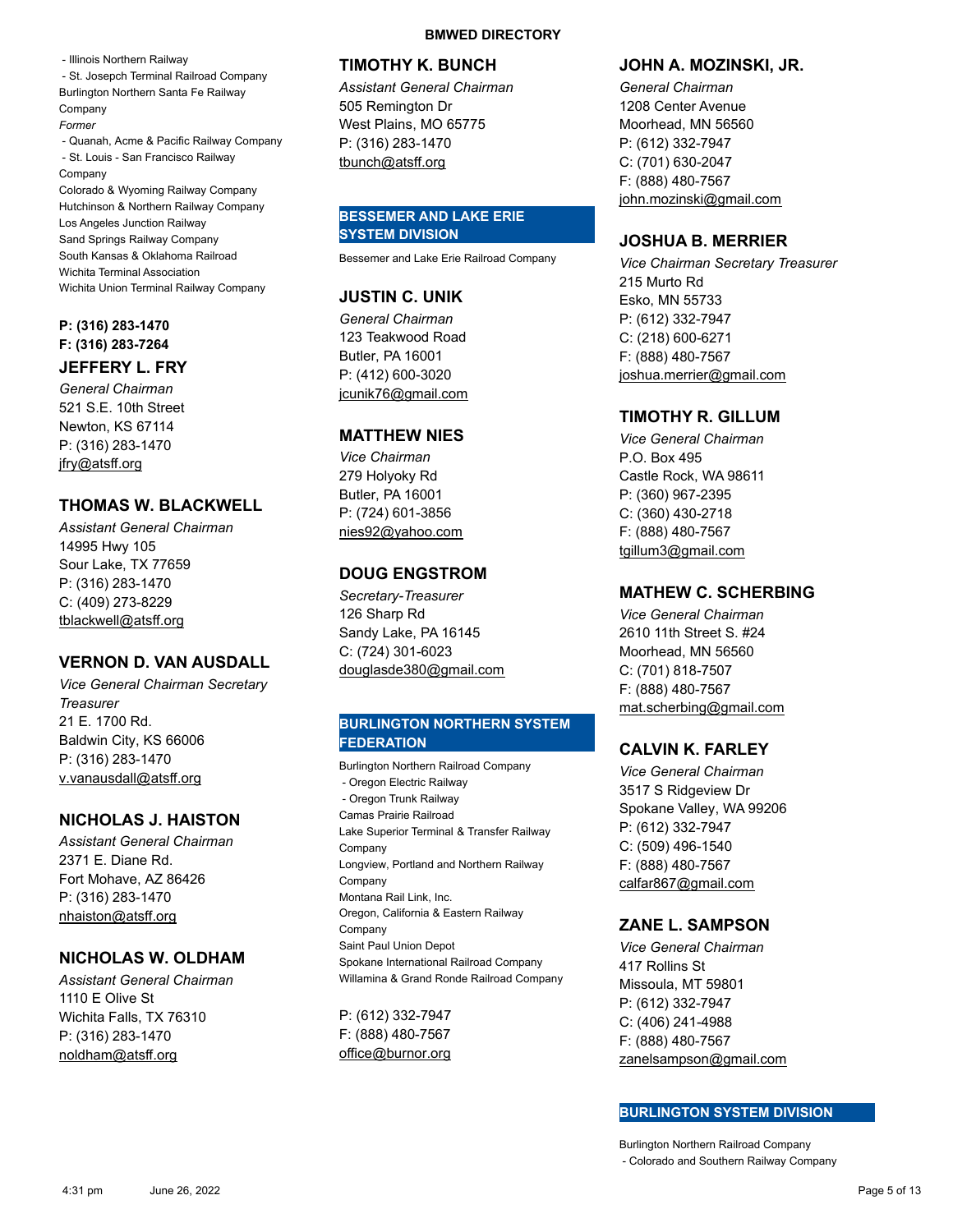- Fort Worth and Denver Railway Company - Joint Texas Division of Chicago Rock Island and Pacific Railroad Company Colorado & Wyoming Railway Company Denver and Rio Grande Western Railroad Company Denver Union Terminal Railway Company Illinois Railway, LLC Iowa Interstate Railroad L.T.D. Kansas City Terminal Railway Company Keokuk Union Depot Lake Superior & Ishpeming Railroad Company Northeast Illinois Railroad Corporation Northern Indiana Commuter Transportation **District** Soo Line Railroad Company *Former* —Chicago, Milwaukee, St. Paul and Pacific Railroad Company Minneapolis, Northfield and Southern Railway, Incorporated

## **BURLINGTON SYSTEM DIVISION**

P: 402-463-0234 F: 402-463-0226 bmwedburlington.org facebook.com/bmwebsd

## **STACI MOODY-GILBERT**

*General Chairwoman* 1113 E. South Street Hastings, NE 68901 P: (402) 463-0234 C: (402) 984-8488 staci@bmwebsd.org

## **JAMES L. VARNER**

*Vice General Chairman* P. O. Box 87 Newcastle, WY 82701 C: (307) 532-1941 jvarner@bmwebsd.org

## **GEORGE LOVELAND**

*Vice General Chairman* 198 Knox Rd. 800e London Mills, IL 61544 P: (309) 337-4262 gloveland@bmwebsd.org

## **THOMAS J. STEINBRENNER**

*Vice General Chairman* 33420 452nd St Se Fosston, MN 56542 P: (218) 435-6504 C: (218) 431-1113 tsteinbrenner@bmwebsd.org

#### **BMWED DIRECTORY**

#### **RODNEY A. BLESSING**

*Vice General Chairman / Secretary Treasurer* 16518 Baxter Rd Excelsior Springs, MO 64024 C: (816) 213-6415 rblessing@bmwebsd.org

## **CHICAGO & EASTERN ILLINOIS SYSTEM DIVISION**

Chicago Heights Terminal Transfer Railroad Union Pacific System - Missouri Pacific Railroad Company (Chicago & Eastern Illinois Railroad)

P: (217) 762-4112 F: (219) 696-3716 cei@bmwe.org

## **PATRICK A. CHARTERS**

*General Chairman* 801 W. Bristow Monticello, IL 61856 P: (217) 762-4112 C: (217) 493-6437 pbjla801@gmail.com

## **EVAN C. PEDIGO**

*Vice Chairman / Secretary-Treasurer* 20 Chad Ave. Sullivan, IL 61951 C: (217) 201-2060 clarkepedigo@gmail.com

## **CHICAGOLAND PASSENGER FEDERATION**

**P.O. Box 3907 Joliet, IL 60434 P: (815) 715-8864**

## **ROBERT SHANAHAN JR.**

*General Chairman* P: (708) 341-1152 rshanahancpf@outlook.com

## **MANUEL ZAVALA JR.**

*Vice Chairman / Secretary Treasurer* P: (815) 715-8864 cpfchampbmwed@gmail.com

## **COMMUTER RAILROAD SYSTEM DIVISION**

New Jersey Transit Rail Operations

Incorporated Southeastern Pennsylvania Transportation Authority

(610) 522-9787 F: (610) 522-9810 crsd2773@aol.com

## **MICK BARRETT**

*General Chairman* Po Box 42 Norwood, PA 19074 P: (610) 522-9787 F: (610) 522-9810 crsd2773@aol.com

## **JUSTIN T. BROWN**

*Vice Chairman Secretary Treasurer* 205 Napfle Ave Philadelphia, PA 19111 C: (908) 399-2186 justintbrown9@gmail.com

## **FRANCIS J. PARELL**

*Vice Chairman* 106 1st Ave, Apt. 2 Manasquan, NJ 08736 C: (908) 399-2187 parell2216@gmail.com

#### **CONRAIL SYSTEM FEDERATION**

**4598 Partridge Lane Newport, MI 48166 P: (734) 777-7167**

## **NICOLAS PFEIFFER**

*General Chairperson* C: (734) 777-7167 nicfifer@yahoo.com

## **MICHAEL MARTINS**

*Vice Chairperson / Secretary Treasurer* C: (908) 279-9216 scratams@gmail.com

#### **ELGIN, JOLIET AND EASTERN SYSTEM DIVISION**

Elgin, Joliet and Eastern Railway Company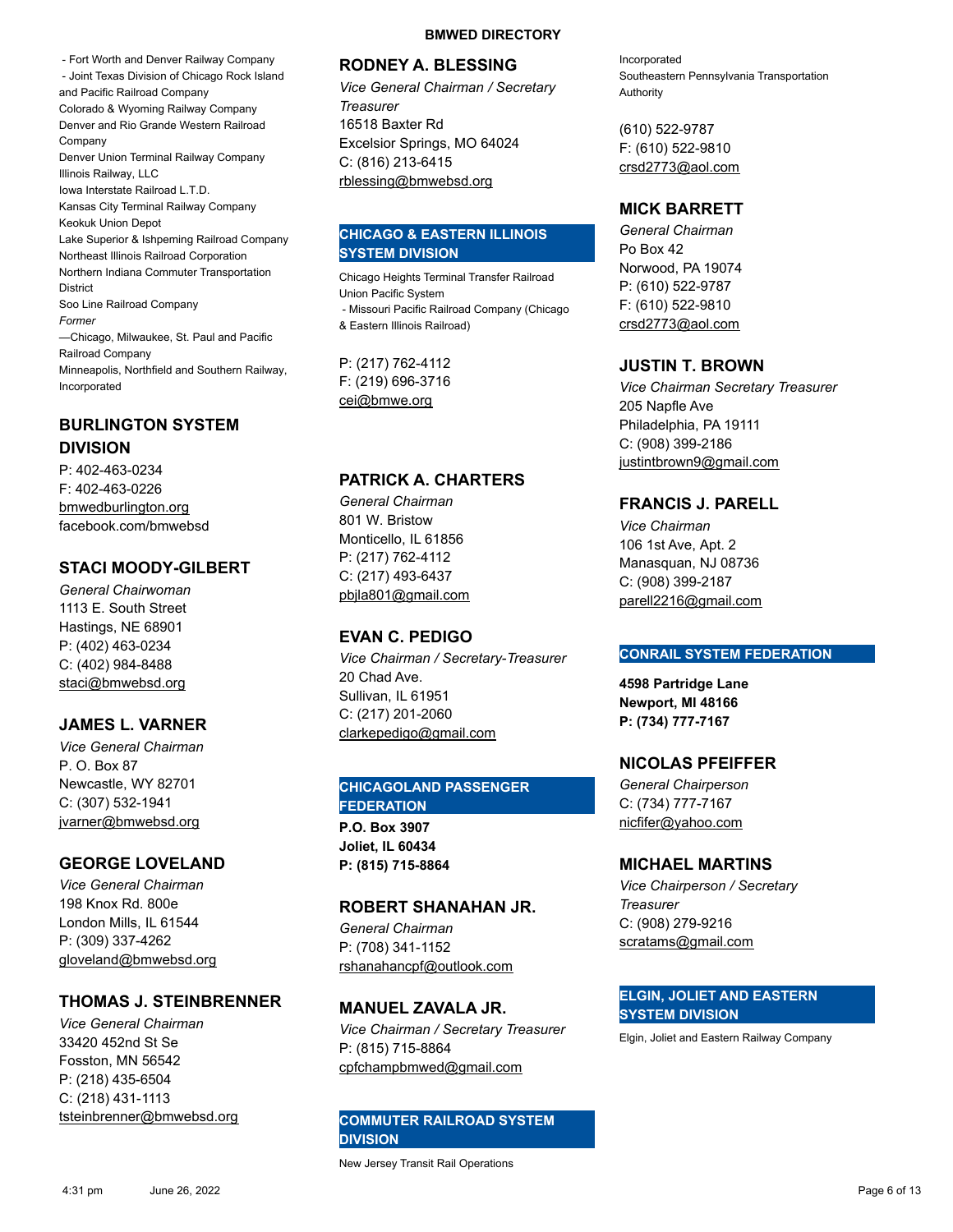#### **ROLANDO DEL MURO**

*General Chairman* 6912 Foxwood Drive Schererville, IN 46375 P: (219) 314-9658 rdelmuro87@gmail.com

## **GREGORY PROHL**

*Assistant Chairman* 6603 Lakewood Ave. Portage, IN 46368 C: (770) 689- 9118 nwigprohl2@gmail.com

## **KURT SIZEMORE**

*Vice Chairman* 1314 Chalemel Dr. Chesterton, IN 46304 C: (219) 707-7655 ofcksizemore@gmail.com

## **RHONDA THOMPSON**

*System Sect-Treas* 288 W 11000 N Rd Manteno, IL 60950 C: (815) 530-8571 rhothompson67@gmail.com

#### **UNIFIED SYSTEM DIVISION**

Amtrak

 – Los Angeles Union Passenger Terminal - Amtrak (Mechanical Facility, Los Angeles, California)

- Belt Railway Company of Chicago
- Central California Traction Company
- Chicago and North Western
- Transportation Company

 - Chicago Great Western Railway Company - Chicago, St. Paul, Minneapolis & Omaha

Railway Company

- Dakota, Minnesota & Eastern Railroad
- Fort Dodge, Des Moines & Southern Railway Company
- Minneapolis & St. Louis Railway Company
- Minneapolis Industrial Railway

 - Chicago and Western Indiana Railroad Company

- Escanaba and Lake Superior Railroad Company
- Harbor Belt Line Railroad
- McCloud River Railroad
- Northwestern Pacific Railroad Company
- Ogden Union Railway and Depot Company
- Peoria and Pekin Union Railway Company
- Petaluma and Santa Rosa Railroad
- Company
- Portland Terminal Railroad Company
- Pueblo Union Depot & Railroad Company
- San Diego & Arizona Eastern

Transportation Company

#### **BMWED DIRECTORY**

- Sierra Railroad Company
- South Omaha Terminal Railway Company
- Southern Pacific Transportation Company,
- Western Lines, Pacific Lines
- Stockton Terminal & Eastern Railroad
- Tucson, Cornelia and Gila Bend Railroad
- Union Pacific System
- Mount Hood Railway Company
- Sacramento Northern Railway
- Tidewater Southern Railway Company
- Western Pacific Railroad Company

 - Yakima Valley Transportation Company Utah Railway Company VAE Nortrak - Cheyenne, WY Plant Valley & Siletz Railroad Company

333 E. Broadway Mayfield, KY 42066 P: (801) 839-7150 F: (801) 839-7160

## **TONY D. CARDWELL**

*General Chairman* 333 E. Broadway Mayfield, KY 42066 P: (801) 839-7150 C: (541) 632-0330 F: (801) 839-7160 tcardwell@usdbmwed.org

## **GALEN E. OWEN**

*First Vice Chairman / Secretary-Treasurer* 110 Kavanaugh St. Trenton, MO 64683 P: (660) 359-2551 F: (660) 359-2551 gowen@usdbmwed.org

## **BRIAN J. RUMLER**

*Assistant General Chairman* 235 Nature Valley Place Owatonna, MN 55060 P: (507) 446-0901 F: (507) 446-0901 brumler@usdbmwed.org

## **ADAM E. ALLEN**

*Vice Chairman* P.O. Box 390 Oakridge, OR 97463 P: (541) 782-1037 C: (541) 971-3358 F: (541) 782-1037 aallen@usdbmwed.org

## **ZACHERY ANDERSON**

*Vice Chairman* 464 Dogwood Ln Trenton, MO 64683 C: (660) 358-4899 zanderson@usdbmwed.org

## **MIKE K. HALLGREN**

*Vice Chairman* P.O. Box 402 Sandy, OR 97055 P: (503) 482-0337 C: (503) 739-0639 F: (503) 482-0338 mhallgren@usdbmwed.org

## **NIKOLA MANOJLOVIC**

*Vice Chairman* 333 East Broadway Mayfield, KY 42066 C: (708) 935-6124 nmanojlovic@usdbmwed.org

## **MITCH J. MC CARTHY**

*Vice Chairman* P.O. Box 2560 Rocklin, CA 95677 C: (916) 223-9805 mmccarthy@usdbmwed.org

## **DARRELL L. MCGUIRE**

*Vice Chairman* 333 East Broadway Mayfield, KY 42066 P: (270) 247-0600 dmcguire@usdbmwed.org

## **ANDREW T. MURPHY**

*Vice Chairman* P.O. Box 212 Amherst, NE 68812 P: (308) 238-0040 F: (308) 238-0040 amurphy@usdbmwed.org

## **JOSEPH J. NANTISTA**

*Vice Chairman* 9984 Quintero St Commerce City, CO 80022 C: (720) 254-3966 jnantista@usdbmwed.org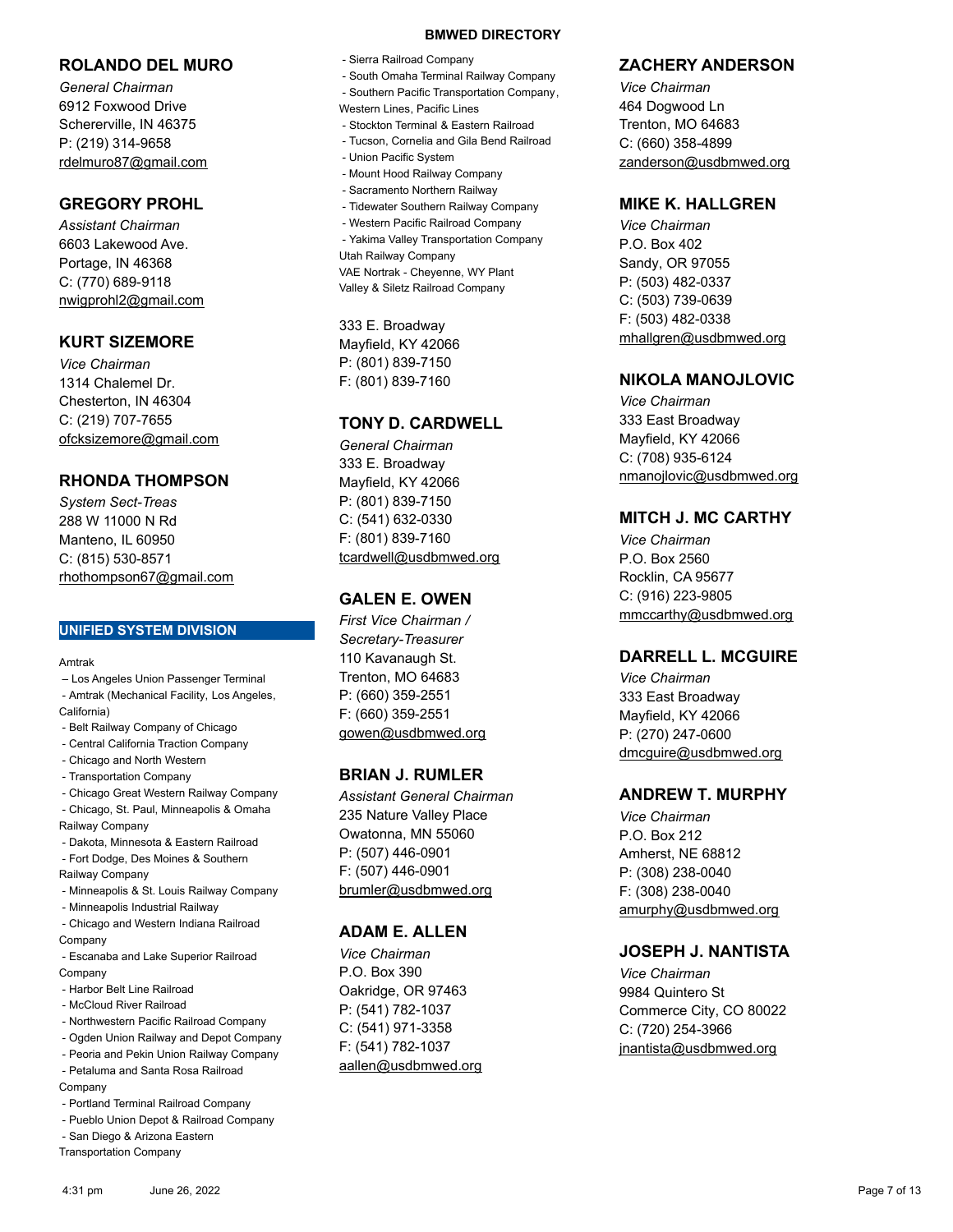## **RENNE I. PEREZ**

*Vice Chairman* 6N073 Gary Ave. Roselle, IL 60172 P: (847) 764-8995 C: (630) 624-7321 F: (847) 764-8995 rperez@usdbmwed.org

#### **UNITED PASSENGER RAIL FEDERATION**

**190 S. Broad Street Trenton, NJ 08608 P: (215) 574-3515 F: (215) 574-1910**

#### **ANTHONY C. SESSA**

*General Chairperson* 190 S. Broad Street Trenton, NJ 08608 C: (248) 949-7387 asessabmwe@gmail.com

## **GENE A. ANIRINA JR**

*Vice Chairperson, District 4* C: (267) 934-0522 etgenebmwe@gmail.com

## **LYDELL S. OWENS**

*Vice Chairperson, District 3* C: (443) 306-9789 lydell.bmwe@gmail.com

## **LENNY W. BUCHANAN**

*Vice Chairperson, District 5* C: (443) 803-7405 lennybmwe@gmail.com

## **GENE A. ANIRINA SR .**

*Vice Chairperson / Secretary Treasurer* C: (267) 934-9630 gene@bmwe3014.org

## **THOMAS WOHANKA**

*Vice Chairperson, District 1* C: (732) 673-9076 wohanka@verizon.net

## **STEVEN H. STEARN**

*Assistant To General Chairperson* Po Box 223 Perryville, MD 21903 C: (410) 459-5368 stevenhstearn@gmail.com

#### **RENATO G. RUFO**

*Vice Chairperson, District 6* C: (401) 829-2909 renatorufo@verizon.net

#### **WISCONSIN CENTRAL SYSTEM DIVISION**

Wisconsin Central

**P: 920-494-2693 F: 920-494-2694 joeletiziabmwed@yahoo.com**

## **JOE LETIZIA**

*General Chairman* 912 Redwood Dr Green Bay, WI 54304 C: (715) 572-7127 joeletiziabmwed@yahoo.com

## **BRADLEY E. WARDAS**

*Vice Chairman - North* 1307 14th Ave International Falls, MN 56649 C: (218) 324-1298 bwardas@hotmail.com

## **FREDERICK H. BANDT**

*Vice Chairman Secretary Treasurer* 1350 S Westhaven Dr Oshkosh, WI 54904 C: (920) 295-9037 fhbandt@gmail.com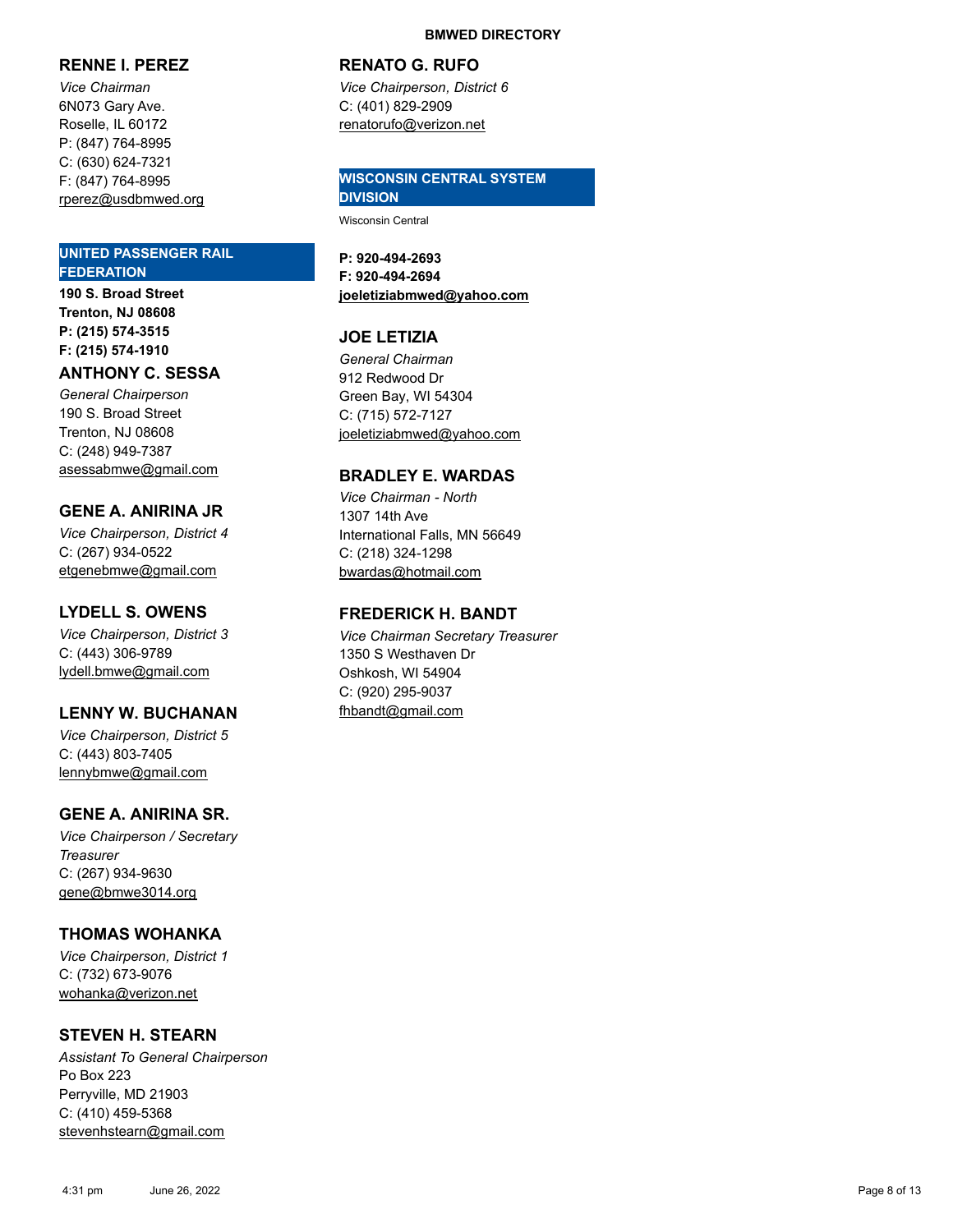## **STATE LEGISLATIVE DIRECTORS**

## **ALABAMA**

JOEY W. SANDLIN DIRECTOR 120 Tom Boy Rd Sulligent, AL 35586 P: (205) 698-8093 C: (205) 712-6093 sandlins4@yahoo.com

## **ALABAMA**

JASON K. KNIGHT ASSISTANT 4595 Mount Hebron Rd. Beaverton, AL 35544 C: (205) 712-0022 duckwild24@yahoo.com

## **ARIZONA**

RONNIE J. LONG **DIRECTOR**  Po Box 646 Holbrook, AZ 86025 C: (928) 814-4624 ro.long72@yahoo.com

## **ARIZONA**

 ROBERT J. SUPRENANT ASSISTANT 1919 N Paint Pony Ln Cochise, AZ 85606 C: (520) 507-5020 rjsuprenant@gmail.com

## **ARKANSAS**

 ADAM L. MCPHERSON DIRECTOR 400 W. Pine St. Pocahontas, AR 72455 C: (870) 378-5657 adam2011@hotmail.com

**ARKANSAS VACANT** ASSISTANT

## **CALIFORNIA**

JESSE FRANCO DIRECTOR 2662 Cypress Ave Clovis, CA 93611 C: (559) 285-6134 jessefranco76@gmail.com

#### **CALIFORNIA**

 NARCISO ACOSTA ASSISTANT 82280 Kenner Ave Indio, CA 92201 C: (760) 676-7178 nacosta272@msn.com

#### **COLORADO**

TERANCE D. RAY DIRECTOR 3000 E 112th Ave Unit 17 Northglenn, CO 80233 C: (303) 500-2410 rashadray36@gmail.com

## **COLORADO**

 EDWARD J. MARTINEZ ASSISTANT 4120 W 20th Street Rd Greeley, CO 80634 C: (970) 405-2448 edmartinez@bresnan.net

**CONNECTICUT** VACANT DIRECTOR

**CONNECTICUT VACANT** ASSISTANT

## **DELAWARE**

JUSTIN DRAPER DIRECTOR 9 Harpers Pl Bear, DE 19701 C: (302) 312-1291 draperjustin@aol.com

**DELAWARE** VACANT ASSISTANT

# **FLORIDA**

BRIAN A. GORDON DIRECTOR 3931 Buttonbush Cir Lakeland, FL 33811 P: (863) 428-9447 C: (813) 376-5917 bulldawguga75@gmail.com

#### **FLORIDA**

NATHANIEL A. BEARD ASSISTANT 1402 Wakefield Dr Brandon, FL 33511 C: (813) 418-9762 nateb197832@yahoo.com

## **GEORGIA**

TOMMY L. BOYD DIRECTOR 1847 Huckaby Rd Waycross, GA 31503 C: (912) 614-2761 tboydallied@outlook.com

## **GEORGIA**

REESE N. SAULTER III ASSISTANT 1201 Ithaca Dr Mcdonough, GA 30253 C: (404) 665-6334 rsaulteraf0801@gmail.com

## **IDAHO**

BRIAN J. ADAMS DIRECTOR 6959 N 4th St Dalton Gardens, ID 83815 C: (208) 755-2529 briapryl@gmail.com

## **IDAHO**

VACANT ASSISTANT

**ILLINOIS** MARK V. SEMANDE DIRECTOR 194 Knox Road 800 E London Mills, IL 61544 C: (309) 221-2539 msemande@yahoo.com

**ILLINOIS** CORIN M. RODRIGUEZ ASSISTANT 11100 S. Avenue L Chicago, IL 60617 C: (773) 410-9049 crodriguez.cmr@gmail.com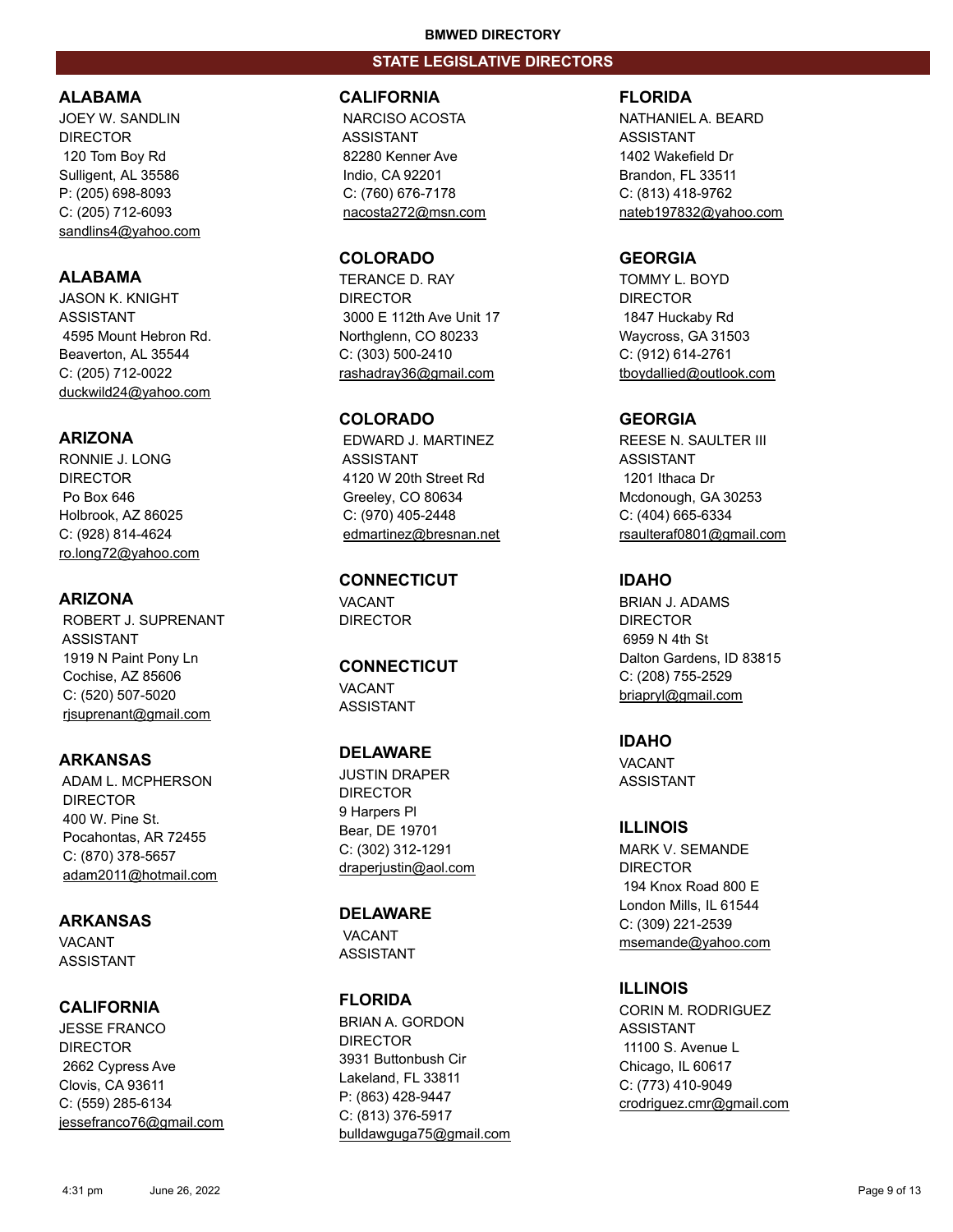## **INDIANA**

THOMAS G. KIRBY DIRECTOR 205 N Bittersweet Ln Muncie, IN 47304 C: (765) 760-8220 tkirby@bmwe.org

## **INDIANA**

RANDALL D. SHELBY ASSISTANT 51190 Van Dr., Apartment B Bristol, IN 46507 C: (574) 238-0362 shelbydenaro@yahoo.com

## **IOWA**

KEVIN T. RIDLER DIRECTOR 2275 Quebec Ave Greenfield, IA 50849 C: (816) 383-3533 kridler65@gmail.com

## **IOWA**

VACANT ASSISTANT

## **KANSAS**

STEVEN J. TITUS DIRECTOR 1128 320th St Hiawatha, KS 66434 P: (785) 742-7718 C: (816) 385-3328 stevetitus@embarqmail.com

## **KANSAS**

 JASON P. KEBERT ASSISTANT 2711 Knoll Dr Topeka, KS 66617 C: (785) 220-8430 jasonkeb@hotmail.com

## **KENTUCKY**

COREY D. HAYES DIRECTOR 294 Summer Ln Russell Springs, KY 42642 C: (606) 706-9182 coreyhayes@duo-county.com

#### **BMWED DIRECTORY**

## **KENTUCKY**

ANDREW QUISENBERRY ASSISTANT 727 W 2nd St Beaver Dam, KY 42320 C: (270) 256-3537 alquisenberry@bellsouth.net

## **LOUISIANA**

JACK W. MYERS DIRECTOR 6827 N. University Ave Carencro, LA 70520 C: (337) 781-1129 jackmyers@cox.net

## **LOUISIANA**

RANDY T. MC DONALD ASSISTANT 7361 Dixie Shreveport Rd Shreveport, LA 71107 C: (318) 780-6222 rosebend@peoplepc.com

## **MAINE**

ROBERT D. HAWKINS JR DIRECTOR 20 Madeline Dr Oakland, ME 04963 C: (207) 465-3163 rhawkinsjr@roadrunner.com

## **MAINE**

RICHARD S. PRINCIPATO ASSISTANT 9 Prince Ter Oakland, ME 04963 C: (207) 680-6002 rtleprincipato@yahoo.com

## **MARYLAND**

JAMES O. THOMAS DIRECTOR PO Box 411 Owings Mills, MD 21117 C: (443) 678-8205 thebigends@gmail.com

## **MARYLAND**

DAVID S. ODOM ASSISTANT 4211 31st St Mt Rainier, MD 20712 C: (202) 526-9009 davidodom69@gmail.com

#### **MASSACHUSETTS**

JACOB MERCADO DIRECTOR 7 Callahan Ln Lynn, MA 01902 C: (781) 589-9491 massfinest21@gmail.com

## **MASSACHUSETTS**

JEFFREY D. SWEENEY ASSISTANT 122 Fisher St Walpole, MA 02081 P: (781) 329-4784 C: (781) 888-0636 sweeneyuw@gmail.com

## **MICHIGAN**

 NICOLAS I. PFEIFFER DIRECTOR 4598 Partridge Ln Newport, MI 48166 C: (734) 777-7167 nicfifer@yahoo.com

## **MICHIGAN**

 JASON L. RICHERT ASSISTANT 7059 Richardson Rd West Bloomfield, MI 48323 C: (313) 722-0681 punkbillyfool@yahoo.com

## **MINNESOTA**

THOMAS J. STEINBRENNER DIRECTOR 33420 452nd St Se Fosston, MN 56542 P: (218) 435-6504 C: (218) 431-1113 tsteinbrenner@bmwebsd.org

## **MINNESOTA**

MICHAEL T. SORMAN ASSISTANT 16211 Creekwood Cir Prior Lake, MN 55372 C: (763) 257-3771 michael.sorman@gmail.com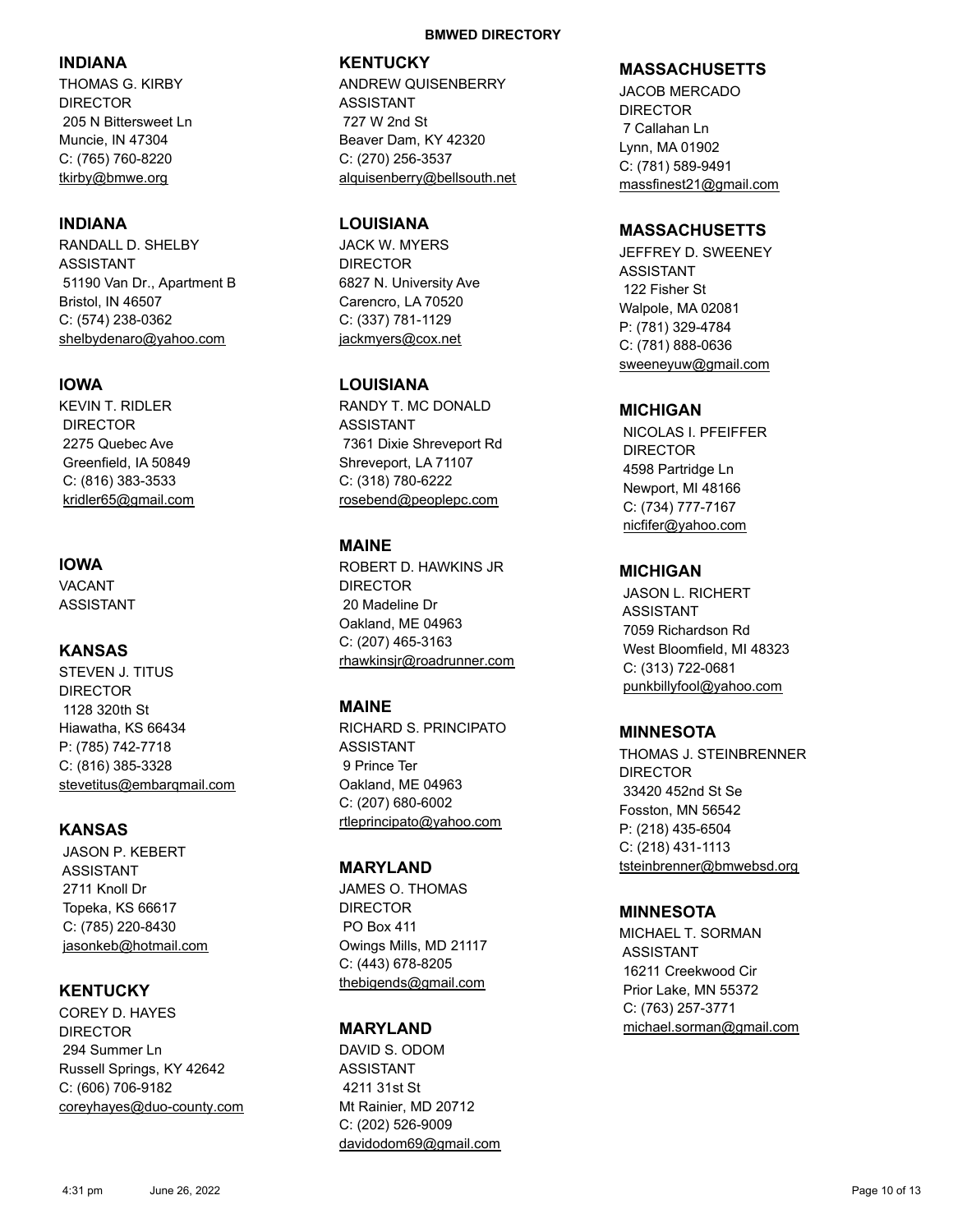## **MISSISSIPPI**

 MURPHY EVANS JR DIRECTOR 154 Whitetail Cir West Point, MS 39773 C: (662) 425-5659 mfuzzy666@aol.com

## **MISSISSIPPI**

 VONCHA HALBERT ASSISTANT 2621 Highway 69 S Columbus, MS 39702 C: (662) 889-3558 vhalbert5@gmail.com

## **MISSOURI**

RICHARD A. TAYLOR DIRECTOR 9214 Highway J Jacksonville, MO 65260 C: (660) 651-4625 bearcat80@live.com

## **MISSOURI**

CORY AARON ASSISTANT 628 Louisbourg Dr. Hillsboro, MO 63050 C: (314) 614-9854 c.aaron2121@gmail.com

## **MONTANA**

MICHAEL A. STRECKER DIRECTOR 895 Longview Rd Laurel, MT 59044 C: (406) 861-8499 strecker411@msn.com

## **MONTANA**

VACANT ASSISTANT

## **NEBRASKA**

JOSHUA J. HALL DIRECTOR 3556 Graham Ave Grand Island, NE 68803 C: (308) 390-6700 joshhall1978@hotmail.com

#### **BMWED DIRECTORY**

#### **NEBRASKA**

VACANT ASSISTANT

**NEVADA** VACANT DIRECTOR

#### **NEVADA**

VACANT ASSISTANT

#### **NEW HAMPSHIRE**

 ABRAM W. HOWE DIRECTOR 87 Bolton Rd Winchester, NH 03470 C: (603) 247-0808 ahowe324@gmail.com

## **NEW HAMPSHIRE**

 DAREN J. GORDON ASSISTANT 11 Lucas Pond Rd Nottingham, NH 03290 C: (603) 303-7952 daren.gordon8898@gmail.com

## **NEW JERSEY**

THOMAS M. WOHANKA DIRECTOR 238 Garfield Ave Laurence Harbor, NJ 08879 C: (732) 673-9076 wohanka@verizon.net

## **NEW JERSEY**

ANTHONY C. SESSA ASSISTANT 69 Maple St. Red Bank, NJ 07701 C: (248) 949-7387 asessabmwe@gmail.com

#### **NEW MEXICO**

 FRANK FRANCO DIRECTOR 1412 Vista Centro Dr Sw Los Lunas, NM 87031 C: (505) 554-8358 francofrank29@yahoo.com

#### **NEW MEXICO**

 PETER J. PACHECO JR ASSISTANT 7 Acebo Pl Los Lunas, NM 87031 C: (505) 261-3503 peteyp72@gmail.com

## **NEW YORK**

WILLIAM J. CODY DIRECTOR 88 Lowell St Albany, NY 12205 C: (518) 339-9362 wcody@nycap.rr.com

## **NEW YORK**

JOSHUA J. PEARL ASSISTANT 148 S Main St Salamanca, NY 14779 C: (716) 498-2066 krazydrperky@gmail.com

## **NORTH CAROLINA**

 ANDREW J. BASTEDO DIRECTOR 2084 Lapham Dr Leland, NC 28451 C: (315) 868-9428 abastedo001@gmail.com

#### **NORTH CAROLINA**

PHILLIP E. JOHNSON ASSISTANT 335 Gray Hawk Dr. Rockwell, NC 28138 C: (704) 925-2323 phillipjohnson132@gmail.com

## **NORTH DAKOTA**

DEVEN G. MANTZ DIRECTOR 700 3rd St. SE Minot, ND 58701 C: (701) 833-0182 deven.mantz@gmail.com

**NORTH DAKOTA** VACANT ASSISTANT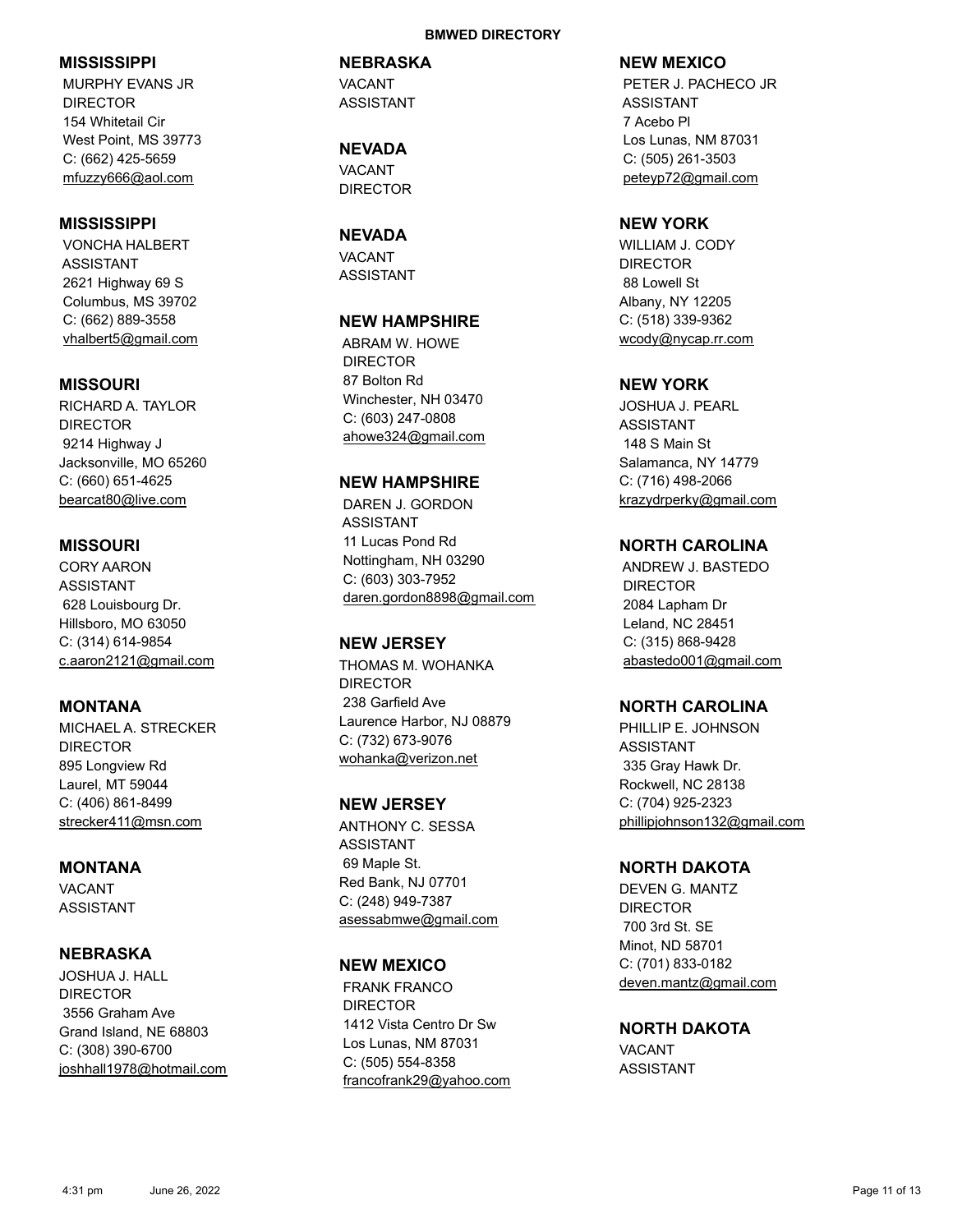## **OHIO**

MATTHEW A. WEAVER DIRECTOR 107 E 12th St Genoa, OH 43430 C: (248) 986-6079 mweaver@bmwe.org

## **OHIO**

GEOFFREY S. PREECE ASSISTANT 15711 State Route 7 Crown City, OH 45623 C: (304) 208-2790 gpreece73@gmail.com

## **OKLAHOMA**

 JUSTIN W. WILLIAMSON DIRECTOR 11225 N Longwood Rd Newkirk, OK 74647 C: (580) 716-9459 willysway13@gmail.com

## **OKLAHOMA**

 WILLIAM J. KOK ASSISTANT 1008 W Pensacola Ct Broken Arrow, OK 74011 C: (918) 720-1858 william.kok1251@yahoo.com

## **OREGON**

CHESTER D. HYDE DIRECTOR P O Box 771 Lebanon, OR 97355 C: (541) 971-0007 7576hyde@gmail.com

#### **OREGON**

RICK GRIFFIN ASSISTANT P O Box 944 Keno, OR 97627 C: (541) 281-1567 lanwenye@gmail.com

#### **BMWED DIRECTORY**

## **PENNSYLVANIA**

THOMAS E. TARANTELLA DIRECTOR 2038 Delaware Ave Renovo, PA 17764 P: (570) 923-0209 C: (570) 660-6688 tarante@comcast.net

## **PENNSYLVANIA**

DANIEL J. FREY ASSISTANT 111 Lilac Ln. Lehighton, PA 18235 C: (570) 225-1318 godson30303@aim.com

## **RHODE ISLAND**

ANDREW J. MULLIGAN DIRECTOR 42 Tiffany Rd Coventry, RI 02816 C: (401) 300-6445 amulligan0532@gmail.com

## **RHODE ISLAND** VACANT ASSISTANT

## **SOUTH CAROLINA** FREDERICK C. BESS DIRECTOR 4117 Grand St Columbia, SC 29203 C: (704) 733-8012

# **SOUTH CAROLINA**

frebes36@msn.com

VACANT ASSISTANT

## **SOUTH DAKOTA**

BLAKE A. JOHNSON DIRECTOR 1509 S 8th St Aberdeen, SD 57401 C: (605) 290-3178 blake\_johnson2011@hotmail.com

## **SOUTH DAKOTA**

VACANT ASSISTANT

#### **TENNESSEE**

SAMUEL J. ALEXANDER DIRECTOR 2534 Fernbank Rd. Knoxville, TN 37924 P: (865) 465-8189 C: (865) 368-8448 sam.alexander1959@gmail.com

## **TENNESSEE**

CHRISTOPHER B. ROSE ASSISTANT 46 Caldwell Rd Ripley, TN 38063 C: (731) 612-1744 cbrose1977@yahoo.com

## **TEXAS**

HENRY B. KUBENA III DIRECTOR P.O. Box 1058 806 Short St Smithville, TX 78957 C: (512) 581-2878 rkubena1338@yahoo.com

## **TEXAS**

DANIELE D. MOREHEAD ASSISTANT 3440 Heatherbend St Fort Worth, TX 76123 C: (817) 637-7891 asstlegislativetx@gmail.com

**UTAH** VACANT DIRECTOR

**UTAH** VACANT ASSISTANT

## **VERMONT**

MATTHEW J. PAGE DIRECTOR 4365 Darling Hill Rd Newport, VT 05855 P: (802) 334-6672 C: (802) 734-7484 mpage1970@comcast.net

## **VERMONT**

VACANT ASSISTANT